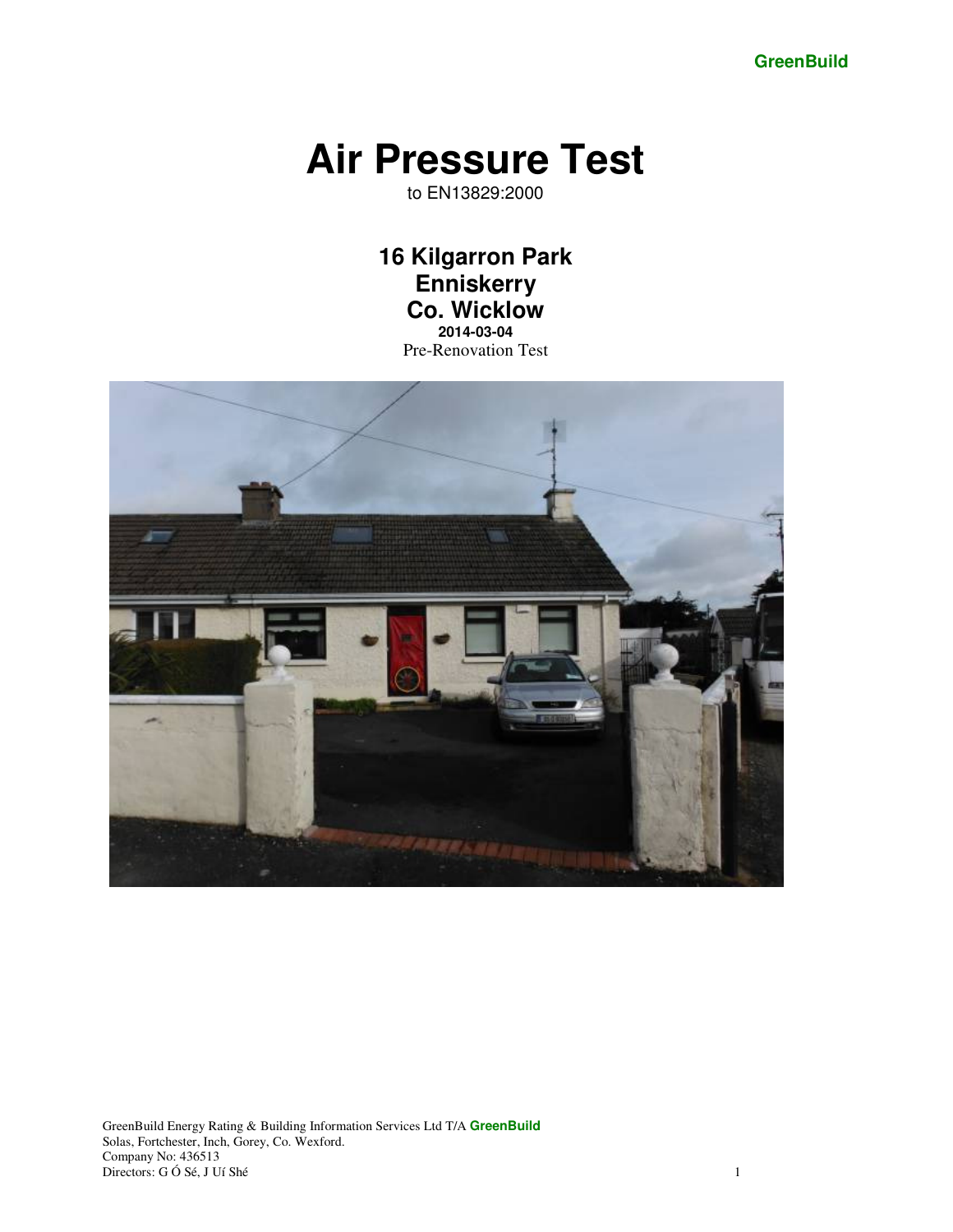# **Table of Contents**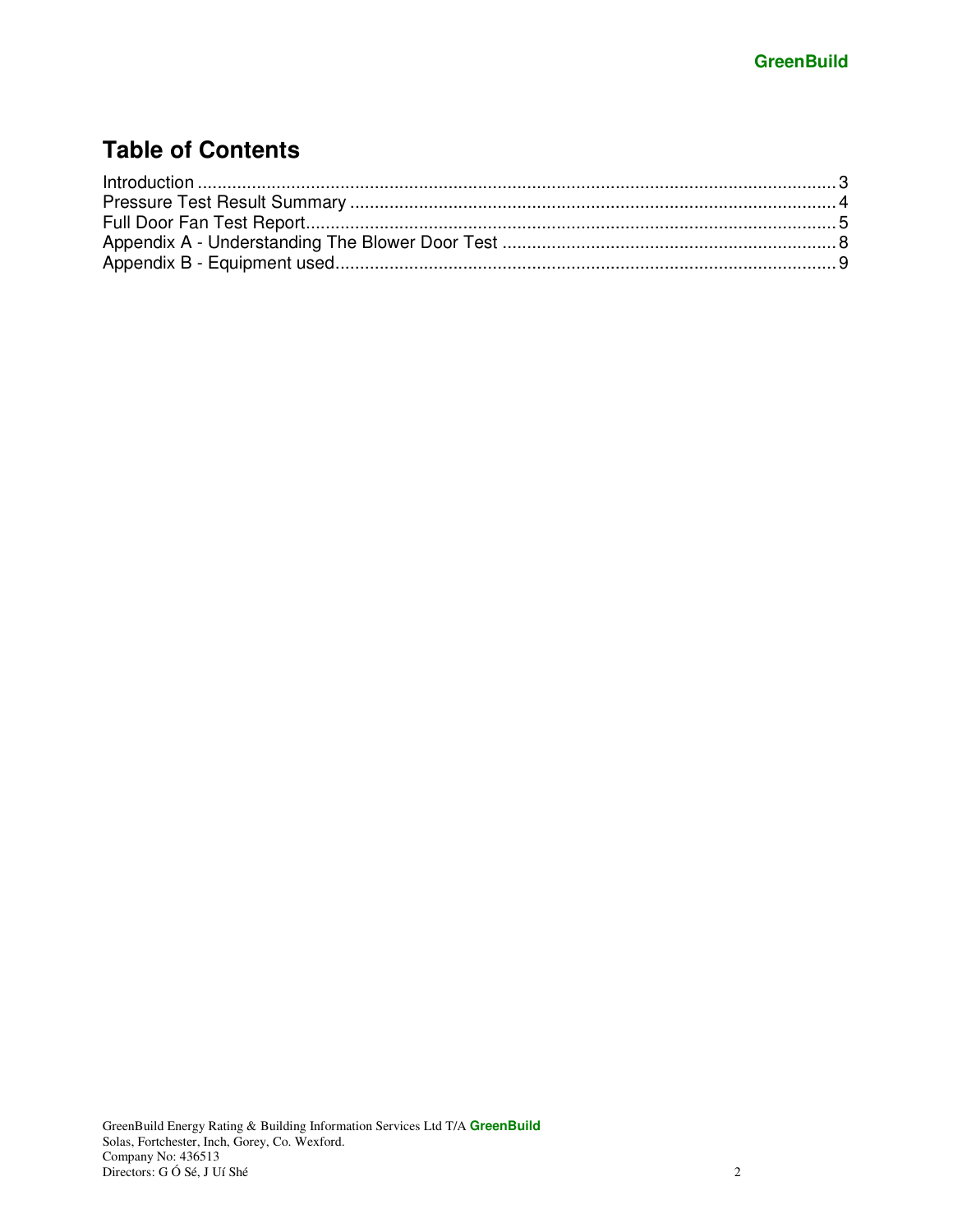### **Introduction**

Ms Joan Bolger commissioned an airtightness test using a 'blower door' machine to determine the level of air sealing in the house prior to renovation works being undertaken.

The blower door machine allows the level of airtightness to be ascertained and for the results to be compared to the general housing stock already tested.

The current report is structured as follows:

- 1. Summary Blower door result. This is a quick overview of how this dwelling stands
- 2. Detailed Blower door result. These details are required if the test is to be used in a BER calculation.

In order to understand the technology and some of the terminology used in compiling the report, your attention is drawn to the appendices:

A. Understanding the Blower door test

It is recommended that if you wish to understand the report on a deeper level, that you read those sections before tackling the main report.

Overall, the result of 26.041  $m^3/(hr.m^2)$  is within what is currently considered "Poor Practise for Airtightness" in Ireland, even for existing Buildings. As 50Pa pressure could not be achieved, which is required by the EN13829 standard being tested to, this test must be considered an invalid test for official purposes. However the result can be considered as indicative of the airtightness level of the building.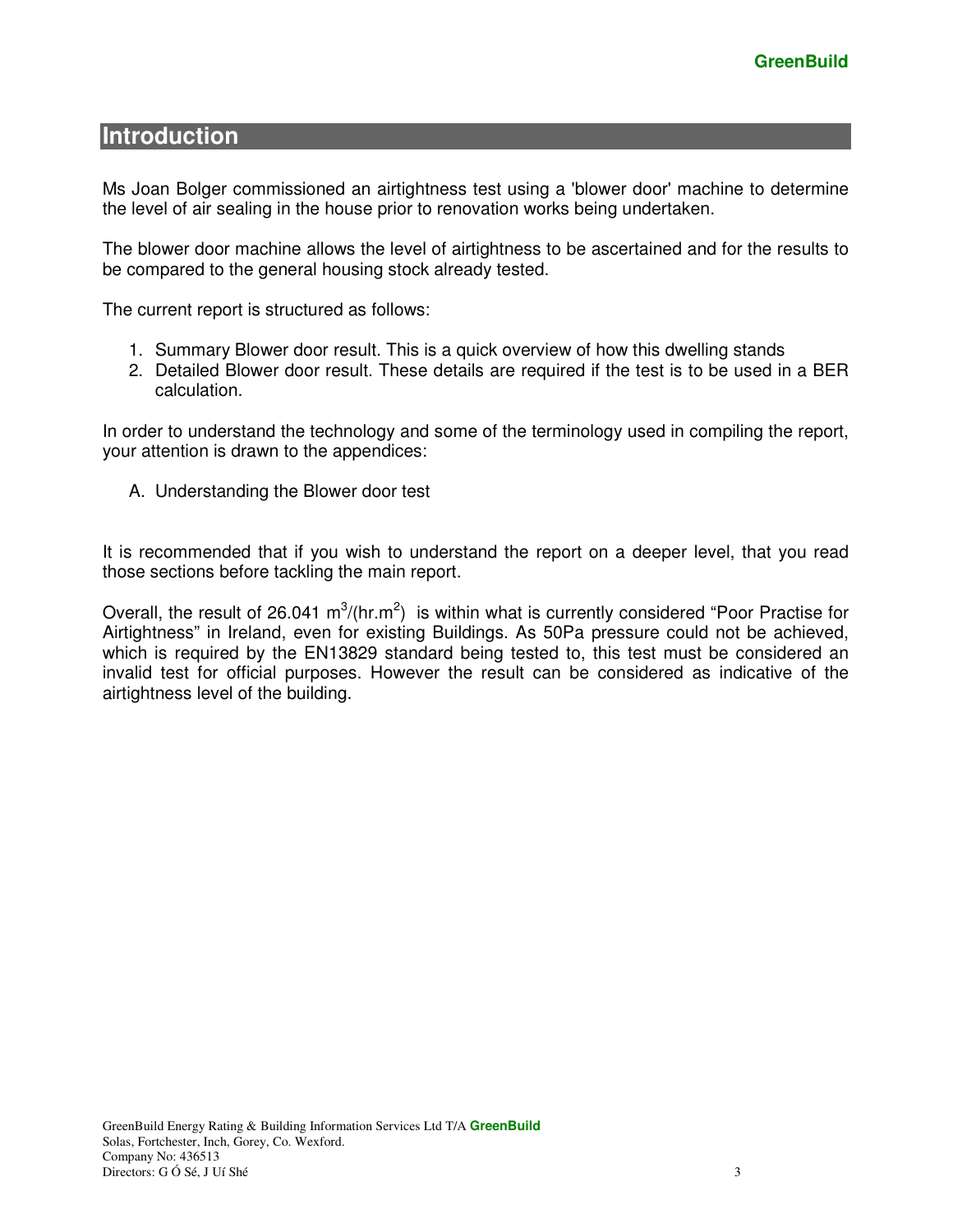# **Pressure Test Result Summary**

**16 Kilgarron Park Enniskerry Co. Wicklow** 

**2014-03-04** 



| Result @50Pa           | Flow $m^3/h$ | Air changes (n50) | <b>Permeability m<sup>3</sup>/(hr.m<sup>2</sup>) (q50)</b> |
|------------------------|--------------|-------------------|------------------------------------------------------------|
| <b>Averaged Result</b> | 12650        | 28.70             | 26.041                                                     |

#### **Comparison of Air Permeability Result (m<sup>3</sup> /(hr.m<sup>2</sup> ))**

| <b>Industry Standards</b> | <b>Best Practise &lt;3</b> | Good Practise 3-7 | Average 7-10 | Poor $>10$ |
|---------------------------|----------------------------|-------------------|--------------|------------|
| <b>Your Result</b>        |                            |                   |              | 26.041     |

#### **Notes**:

The flow result is area independent.

The air changes rate (air leakage) and  $m^3/(hr.m^2)$  (air permeability) results are both dependent on accurate measurements of the volume and envelope area of the dwelling. The measurements used here were calculated from measurements taken on site.

The Equivalent leakage area is calculated at approximately 4950 cm<sup>2.</sup> ( $\omega$ 10Pa) This is approximately the size a single hole would be through the wall, if all of the leaks now present in the house were concentrated into one hole, measured at 10Pa. That is, about 8 sheets of A4 paper.

The test was undertaken in accordance with the provisions of the standard EN13829 Method B, but the required 50Pa pressure difference could not be achieved during the test. Therefore the **test is not a valid test to the standard**, and the results reported here are indicative only, based on extrapolation. The results cannot be used for any official purpose, such as BER calculations..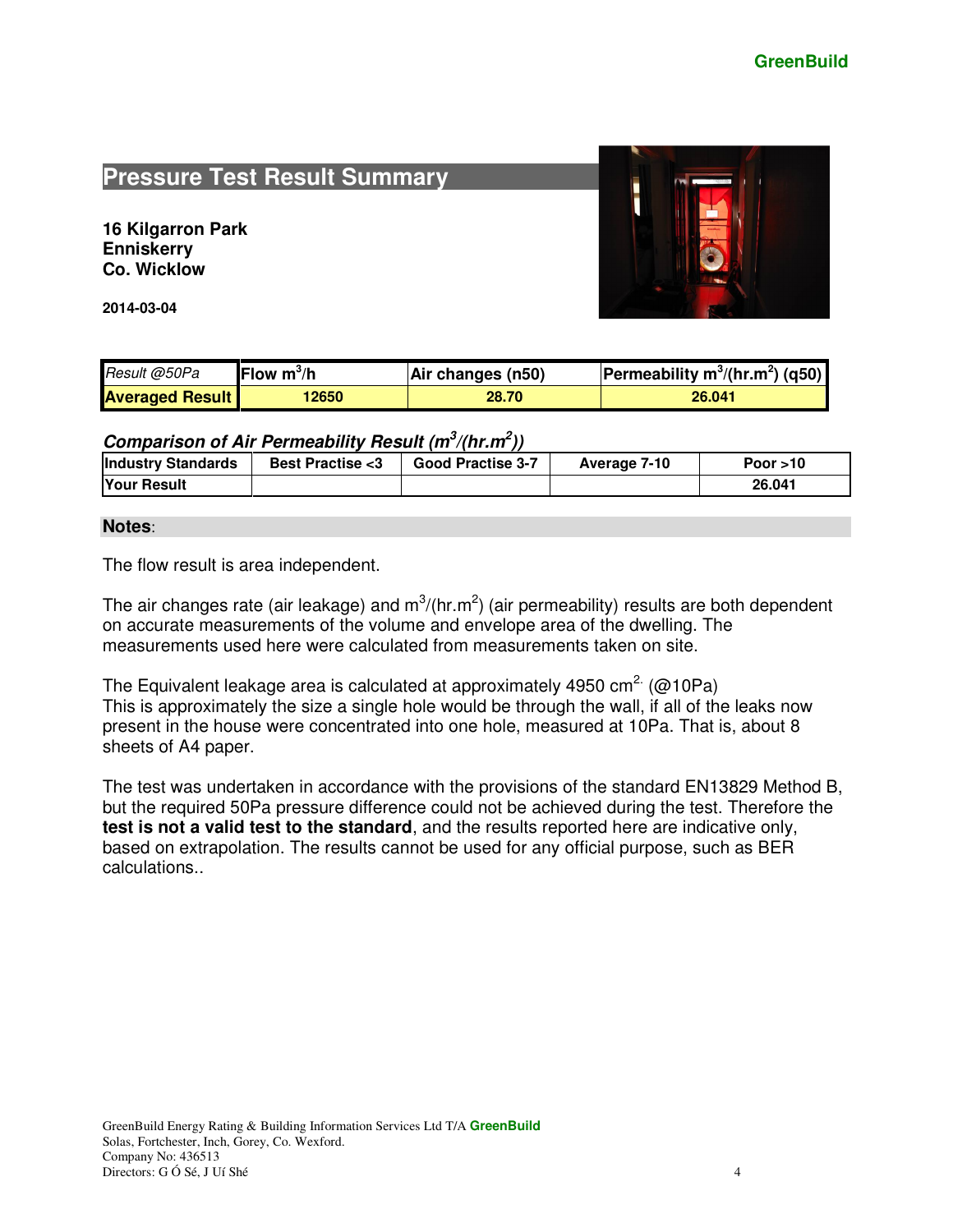# **Full Door Fan Test Report**

| <b>Building Address:</b>        | Elevation:                               | 100 <sub>m</sub>           |  |  |
|---------------------------------|------------------------------------------|----------------------------|--|--|
| 16 Kilgarron Park               | Height above ground :                    | 6 m                        |  |  |
| <b>Enniskerry</b>               | Building Volume, V:                      | $440 \; \mathrm{m}^3$      |  |  |
| Co. Wicklow                     | Total envelope area, $A_{T BAT}$         | $485 \; \mathrm{m}^2$      |  |  |
|                                 | Building exposure to wind:               | <b>Partially protected</b> |  |  |
| Test technician: Gavin Ó Sé     | building                                 |                            |  |  |
| Test company: Greenbuild Energy | Estimated % error of measurements:<br>5% |                            |  |  |
| contact@greenbuild.ie           | Date of construction:                    | 1960s                      |  |  |
| Tel:<br>087 2521032             |                                          |                            |  |  |

| <b>Testing Details</b> |  |
|------------------------|--|
|                        |  |

Equipment Used: Fan Retrotec 2000/H01674

 **Gauge DM-2/200542** 

#### **Depressurize set**

Date: **2014-03-04** from: **10.30** to

Environmental Conditions:<br>Barometric Pressure: 98 98.3KPa from Direct measurement.<br>1: Light air Wind speed: Temperature: Initial: indoors **13 °C** outdoors **6 °C** Final: indoors **13 °C** outdoors **6 °C**.

Test Data:

**10** bias pressures taken for **10** sec each.

**10** induced pressures taken for **20** sec each.

#### **Bias pressures**

| Bias,<br>initial   | 1.10    | $-1.10$ | $-1.20$ | $-1.50$ | $-1.90$ | 30. ا<br>- 1 | $-1.20$ | 1.00    | $-0.90$ | $-0.80$ |  |
|--------------------|---------|---------|---------|---------|---------|--------------|---------|---------|---------|---------|--|
| [Pa]               |         |         |         |         |         |              |         |         |         |         |  |
| final[Pa]<br>Bias, | $-2.20$ | $-1.18$ | $-2.80$ | $-2.41$ | $-1.10$ | $-1.61$      | $-1.00$ | $-2.00$ | $-2.00$ | 1.20    |  |

| <b>Building Test</b>             | $-33.0$ | $-30.0$ | $-28.5$ | $-27.0$ | $-24.0$ | $-20.0$ | $-19.0$ | $-18.0$ | $-15.5$ | $-13.0$ | $-12.0$ | $-11.0$ |
|----------------------------------|---------|---------|---------|---------|---------|---------|---------|---------|---------|---------|---------|---------|
| Pressure [Pa]                    |         |         |         |         |         |         |         |         |         |         |         |         |
| Door Fan                         | 101     | 97      | 89.5    | 81      | 70      | 56      | 50      | 46      | 40      | 33      | 30      | 27      |
| Pressure, [Pa]                   |         |         |         |         |         |         |         |         |         |         |         |         |
| Total flow,                      | 9688.   | 9488.   | 9117.   | 8676.   | 8063    | 7203.   | 6805.   | 6524    | 6072.   | 5503.   | 5241.   | 4965.4  |
| $V_{r}$ [m $^{3}/h$ ]            | 0       |         | з       |         |         | 8       |         |         | 9       |         |         |         |
| Corrected                        | 9470    | 9276    | 8912    | 8481    | 7882    | 7042    | 6652    | 6377    | 5936    | 5380    | 5123    | 4854    |
| flow,                            |         |         |         |         |         |         |         |         |         |         |         |         |
| $V_{\sf env}[{\sf m}^3/{\sf h}]$ |         |         |         |         |         |         |         |         |         |         |         |         |
| Error [%]                        | $-1.1%$ | 2.6%    | 1.7%    | 0.1%    | 0.0%    | 0.1%    | $-2.4%$ | $-3.2%$ | $-0.9%$ | 0.7%    | 1.1%    | 1.5%    |

Bias pressure Averages:

initial [Pa] ∆P01 **-1.20**, ∆P01--1.20, ∆P01+ **0.00**  final [Pa] ∆P02 **-1.75**,∆P02-**-1.75**, ∆P02+**0.00**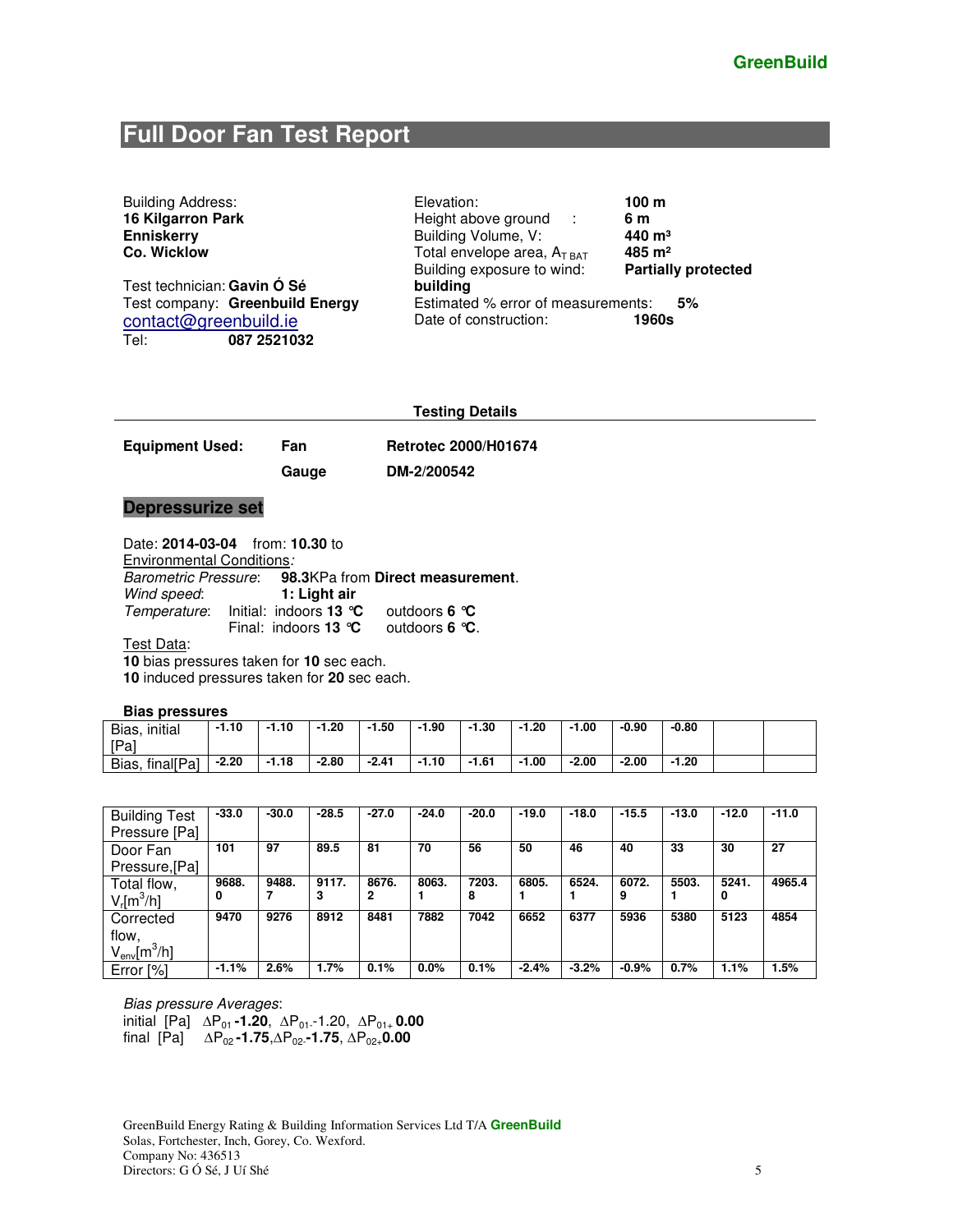

#### **Depressurize Test Results**

|                                                      |        | Results |        |                                                                           | Results | 95% Confidence                                     |        | Uncertainty |       |           |
|------------------------------------------------------|--------|---------|--------|---------------------------------------------------------------------------|---------|----------------------------------------------------|--------|-------------|-------|-----------|
| Correlation, r<br>[%]                                | 99.75  |         |        | 95% confidence limits                                                     |         | Air flow at 50<br>Pa, $V_{50}$ [m <sup>3</sup> /h] | 12650  | 12250       | 13050 | $+/-3.2%$ |
| Intercept,<br>$C_{\mathit{env}}$ [m ${}^{3}/h.Pa"$ ] | 1295   | 1185    | 1410   | Air changes<br>at 50 Pa, n <sub>50</sub><br>[/h]                          | 28.70   | 27.00                                              | 30.41  | $+/-5.9%$   |       |           |
| Intercept,<br>$C_L$<br>$[m^3/h.Pa^n]$                | 1304.5 | 1200    | 1420   | Permeability<br>at 50 Pa, $q_{50}$<br>$\left[\frac{m^3}{h}\right]\right]$ | 26.041  | 24.497                                             | 27.585 | $+/-5.9%$   |       |           |
| Slope, n                                             | 0.5803 | 0.5511  | 0.6096 | Specific<br>Leakage at<br>50 Pa, w <sub>50</sub><br>[m $^3$ /h.m $^2$ ]   | 68.640  | 64.570                                             | 72.710 | $+/-5.9%$   |       |           |

GreenBuild Energy Rating & Building Information Services Ltd T/A **GreenBuild**  Solas, Fortchester, Inch, Gorey, Co. Wexford. Company No: 436513 Directors: G Ó Sé, J Uí Shé 6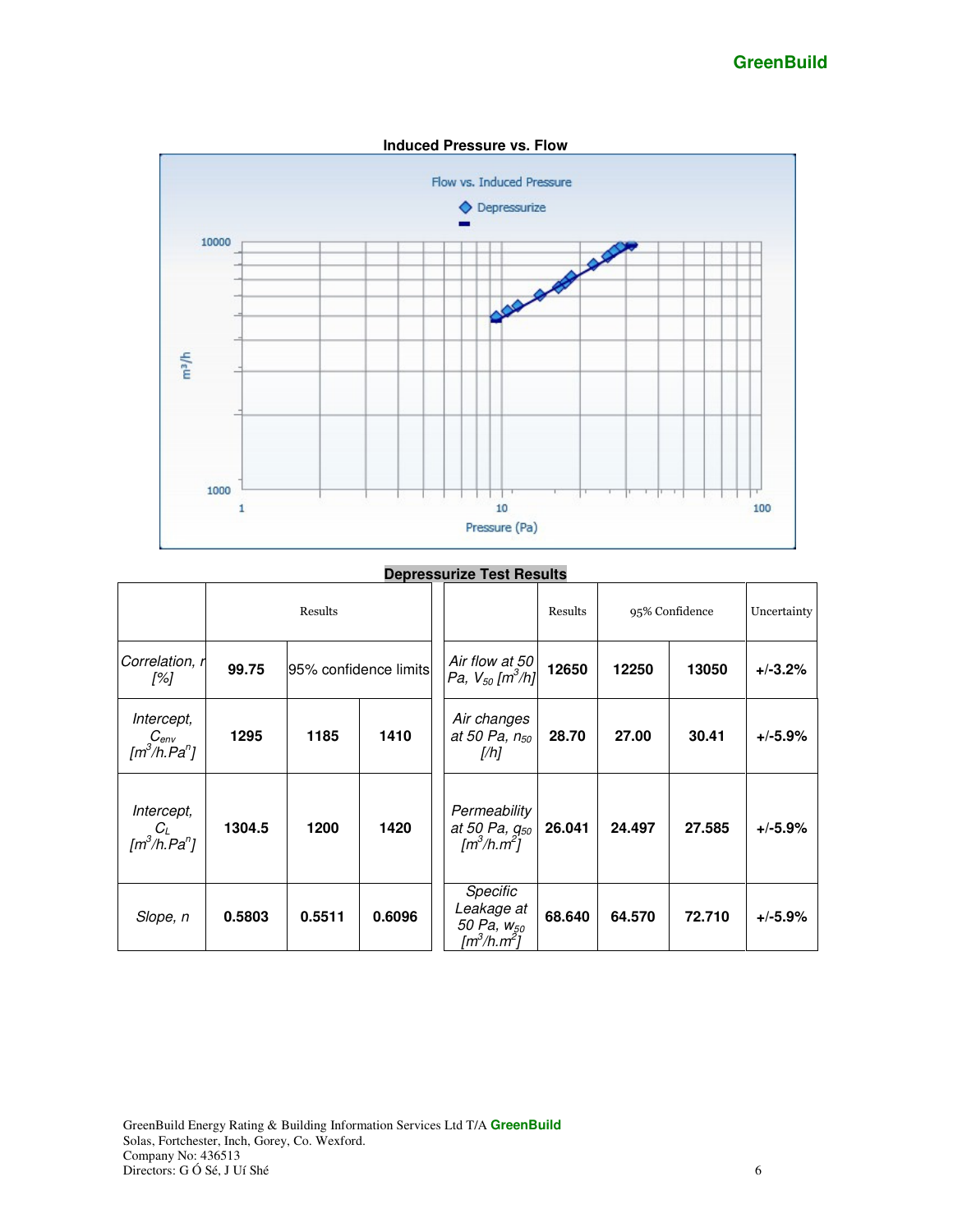| <b>UUIIIUIIIEU TESL DAIA</b>                          |         |                         |             |           |  |  |  |  |
|-------------------------------------------------------|---------|-------------------------|-------------|-----------|--|--|--|--|
|                                                       | Results | 95% Confidence Interval | Uncertainty |           |  |  |  |  |
| Air flow at 50 $Pa$ ,<br>$V_{50}$ [m <sup>3</sup> /h] | 12650   | 12250                   | 13050       | $+/-3.2%$ |  |  |  |  |
| Air changes at 50Pa,<br>$n_{50}$ [/h]                 | 28.70   | 27.00                   | 30.41       | $+/-5.9%$ |  |  |  |  |
| Permeability at 50 Pa,<br>$q_{50}$ $[m^3/h.m^2]$      | 26.041  | 24.497                  | 27.585      | $+/-6.0%$ |  |  |  |  |
| Specific leakage at 50<br>Pa, $w_{50}$ $[m^3/h.m^2]$  | 68.640  | 64.570                  | 72.710      | $+/-6.0%$ |  |  |  |  |

#### **Combined Test Data**

#### **Test Notes:**

Door fan was in front door.

Temporary seals:

- Vents<br>- Extrac
- Extractor fans

All external windows and doors were closed, except for the opening holding the fan equipment. All internal room doors were open, including the **hot** press door.

**Ventilation Type –** Natural ventilation with some mechanical extracts **Heating Type –** oil boiler with radiators

**As 50Pa pressure difference was not achieved during the test, for official purposes this test is not valid and can be considered indicative only.**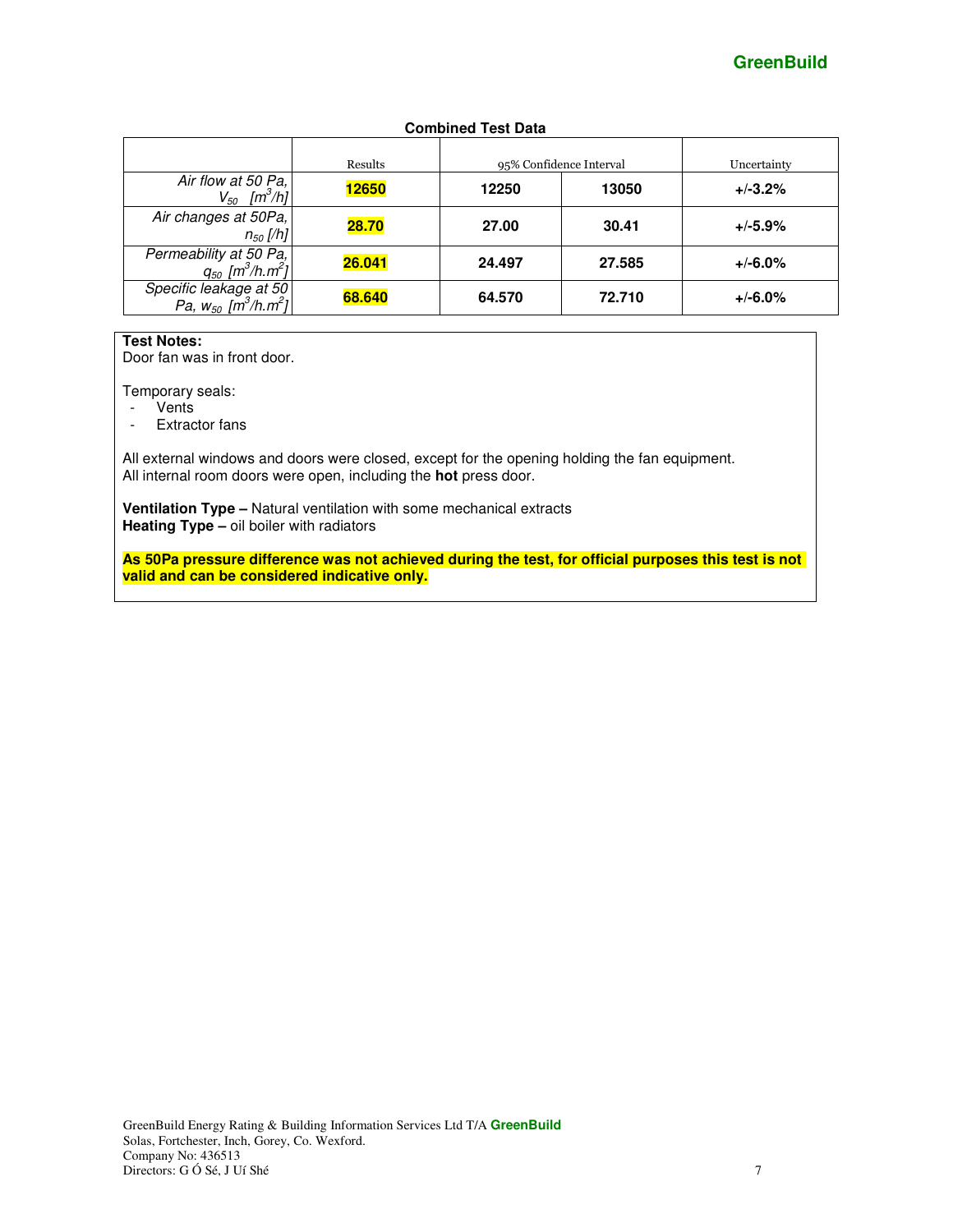### **Appendix A - Understanding The Blower Door Test**

The blower door test is performed using a calibrated fan machine to move a measured amount of air through a dwelling. The air can be sucked from the house (depressurized) or pushed into the house (pressurize), or both.

The test is performed in accordance with the Irish & European Standard IS EN13829:2000, so that the results should be able to be replicated and also compared across dwellings.

Greenbuild is one of only a small number of companies in the country audited by the National Standards Authority of Ireland (NSAI), so you can be assured of the quality of our service.

As part of the NSAI scheme, we also take account of the UK ATTMA standard. This is not required in Ireland generally, but may be specified in some cases.

Whilst the fan is running, the air pressure inside will be different to the air pressure outside. Readings are recorded and the results are plotted on a graph. The reading on the graph at 50 Pascal pressure difference between the inside and the outside is then taken as the final result for the building. If the building has been both pressurised and depressurised then the 50 Pascal result for each is added and the final result is the average of the two readings.

In Europe generally, the result is expressed in terms of the volume of air being moved through the fan relative to the volume of the building. This is called the Air Change rate, or Air Leakage rate, or the n50.

In Ireland and Britain, the result is usually expressed in terms of the volume of air being moved through the fan relative to the area of the building envelope (ground floor, external walls and upper ceilings), measured in square metres. This is called the Air Permeability rate, or the q50.

People often speak of these two results as equivalent, but it is important to note that they depend on the shape of the building and can be quite different.

Greenbuild provides both the Air Permeability and Air Leakage rate results for tests undertaken.

#### **Example**

Take a bungalow of 100 square metres, with 8ft ceilings (2.4m).

The volume of the house is thus  $100<sup>*</sup>2.4 = 240$  cubic meters.

The envelope of the house depends on whether is it long and narrow, or square etc., but let's say it has an envelope area of:

| Floor    | $100m^2$                     |
|----------|------------------------------|
| Ceilings | 100m <sup>2</sup>            |
| Walls    | 20m Long, 5m wide = $120m^2$ |

Thus the envelope of the sample house is  $320m^2$ .

If the volume of air going through the fan at 50 Pa is 1600m3, then: Air Leakage is  $1600/240 = 7$  Air changes per hour Air Permeability is  $1600/320 = 5$  m3/(hr.m2)